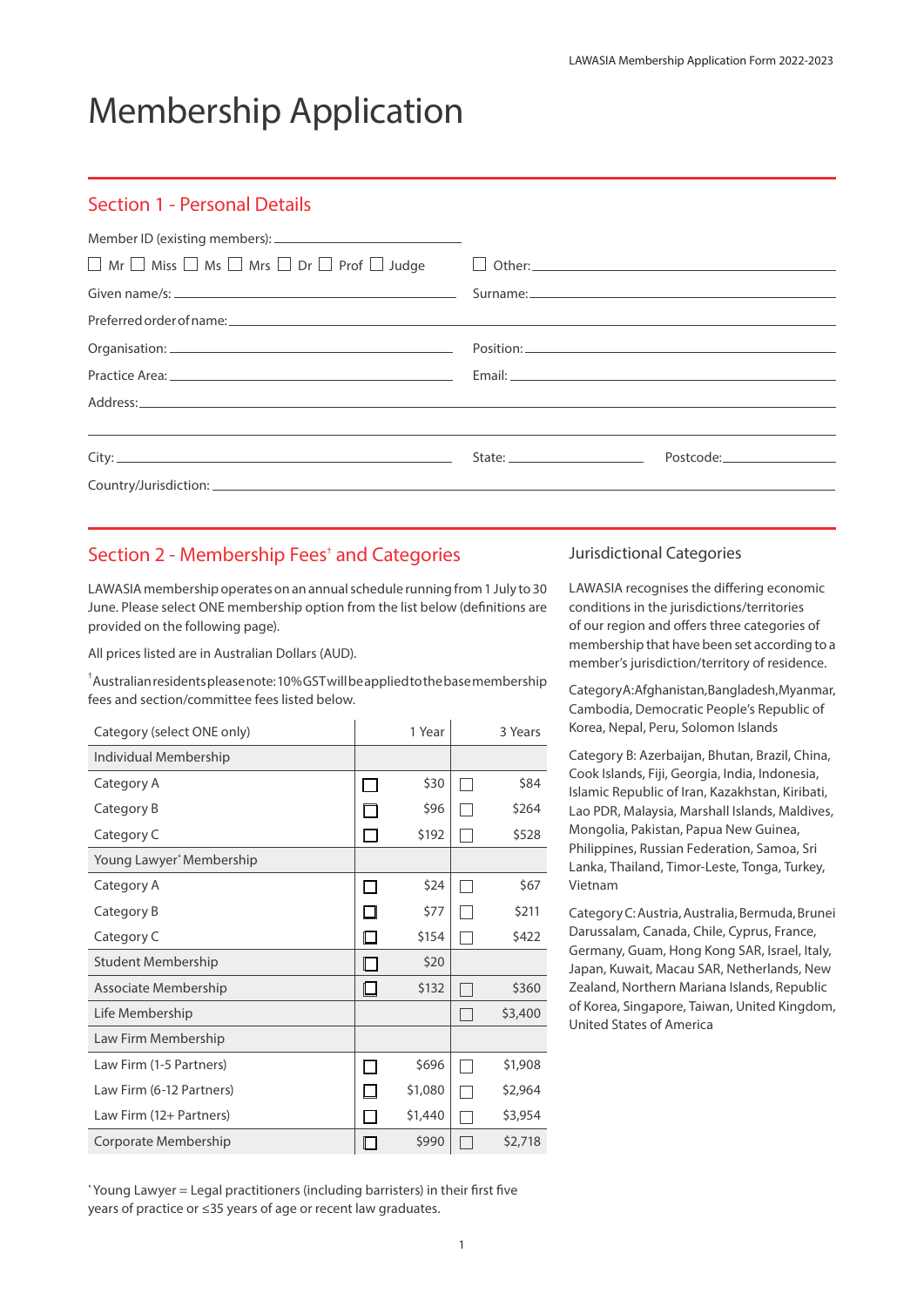

## Individual Membership

Individual members of the legal profession who are currently in practice



#### Young Lawyer Membership

Individual legal practitioners (including barristers) in their first five years of practice or ≤35 years of age or recent law graduates



#### Law Student Membership

Law students studying at an undergraduate or postgraduate level



#### Life Membership

Individual members of the legal profession who wish to pay a one-off fee for lifetime member status

## Section 3 - LAWASIA Committees

LAWASIA Committees hold regular activities, usually specialist conferences/seminars in their own area of interest. They contribute to the LAWASIA annual conference programs, as well as LAWASIA publications. All members are entitled to join one (1) Legal Practice Committee AND one (1) Public & Professional Interest Committee at no extra charge. A fee of AUD20\* per additional committee applies.

Existing members are welcome to purchase additional committee membership via the [LAWASIA HQ shop](https://members.lawasia.asn.au/public/shop/products).

| Legal Practice Division                      | <b>Public &amp; Professional Interest Division</b>                                              |  |  |
|----------------------------------------------|-------------------------------------------------------------------------------------------------|--|--|
| $\overline{ADR}$                             | Constitutional & Rule of Law                                                                    |  |  |
| Anti-Trust & Competition Law                 | <b>Emerging Lawyers</b>                                                                         |  |  |
| Asia-Europe                                  | Human Rights                                                                                    |  |  |
| <b>Banking &amp; Finance</b>                 | Law Firm Management                                                                             |  |  |
| Communications, Technology & Data Protection | Legal Professional Indemnity Insurance                                                          |  |  |
| Corporate Securities & Investment            | Moot Competition                                                                                |  |  |
| Criminal Law                                 | South Pacific                                                                                   |  |  |
| <b>Employment Law</b>                        | <b>UNCITRAL</b>                                                                                 |  |  |
| Energy & Resources                           | Women Lawyers                                                                                   |  |  |
| Environmental Law                            |                                                                                                 |  |  |
| Family Law & Family Rights                   | <b>Judicial Division</b>                                                                        |  |  |
| Franchising                                  | (Membership of the LAWASIA Judicial Division is<br>restricted to members of the judiciary only) |  |  |
| <b>Intellectual Property</b>                 |                                                                                                 |  |  |
| One Belt, One Road                           |                                                                                                 |  |  |
| <b>Real Estate &amp; Transactions</b>        |                                                                                                 |  |  |
| <b>Taxation &amp; Customs</b>                | <sup>†</sup> Excl. 10% GST (Australian residents only).                                         |  |  |



#### Associate Membership

Non-practising members of the legal profession, e.g. legal academics and retired practitioners



#### Law Firm Membership

Available to small (1-5 partners), medium (6-12 partners) and large (over 12 partners) law practices



#### Corporate Membership

Organisations that are not law firms or lawyers' bodies, e.g. policy groups and private companies